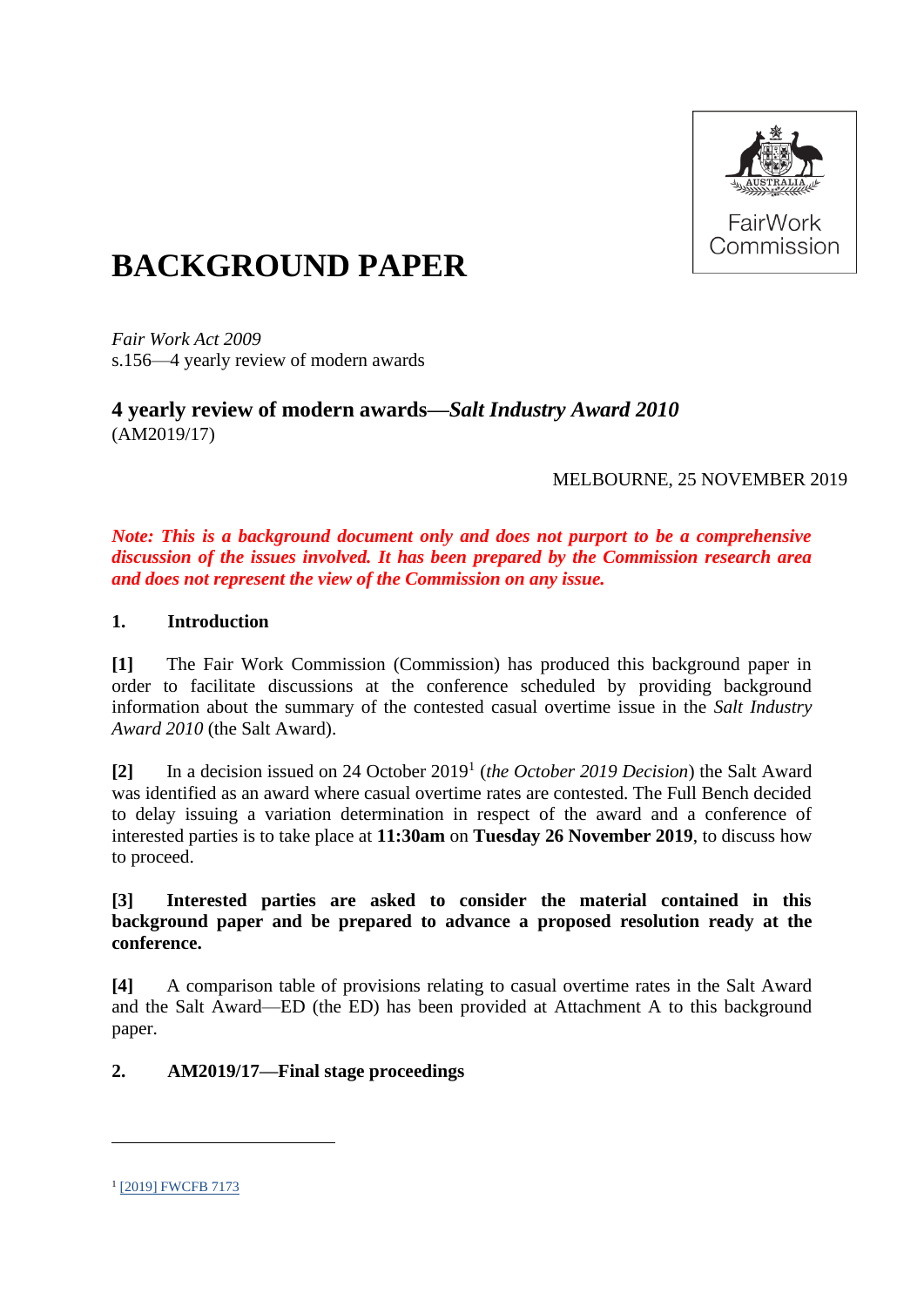**[5]** In the *October 2019 Decision*, the Full Bench provided the following outline of a submission from the Australian Workers' Union (the AWU) to vary the casual loading clause in the ED:

# **"(iii) Clause 11.3(a)**

**[171]** Clause 11.3(a) reads:

### '**11.3 Casual loading**

**(a)** For each ordinary hour worked, a casual employee must be paid:

**(i)** the ordinary hourly rate for their classification; and

**(ii)** a loading of 25% of the ordinary hourly rate.

**(b)** The loading constitutes part of the casual employee's rate of pay for all purposes.

**(c)** The casual loading is paid instead of annual leave, paid personal/carer's leave, notice of termination, redundancy benefits and the other conditions of full-time or part-time employment.'

**[172]** The AWU submits:

'This should be amended to read: "For each ordinary hour worked, a casual employee must be paid…" The word "ordinary" does not appear in clause 10.3(b) of the current award. The casual loading is paid for all purposes so there should be no dispute about it being paid on overtime.<sup> $2$ </sup>

**[6]** At the hearing on 11 October 2019, Australian Industry Group (Ai Group) objected to the AWU's submission, submitting the Salt Award falls into the same category as the *Mining Industry Award* 2010 (the Mining Award). <sup>3</sup> Ai Group had previously argued that the Mining Award excludes casual loading from overtime payments despite casual loading being expressed as part of the all-purpose rate and that the Mining ED is an example of where 'the rubber hits the road' in relation to the issue of overtime for casuals.<sup>4</sup>

**[7]** In an earlier submission dated 20 September 2019, Ai Group submits the Salt Award excludes casual overtime payments in clause  $23.3(b)$ .<sup>5</sup> Clause  $23.3(b)$  of the Salt Award states the following:

# **"23.3. Method of calculation**

<sup>&</sup>lt;sup>2</sup> [\[2019\] FWCFB 7173](https://www.fwc.gov.au/documents/decisionssigned/html/2019fwcfb7173.htm) at [173].

<sup>3</sup> [Transcript,](https://www.fwc.gov.au/documents/sites/awardsmodernfouryr/20191011_am201917.htm) 11 October 2019, at PN262.

<sup>4</sup> [Transcript,](https://www.fwc.gov.au/documents/sites/awardsmodernfouryr/20191011_am201917.htm) 11 October 2019, at PN202.

<sup>5</sup> [Ai Group submission,](https://www.fwc.gov.au/documents/sites/awardsmodernfouryr/am201479andors-sub-aigroup-200919.pdf) 20 September 2019 at [98]-[100].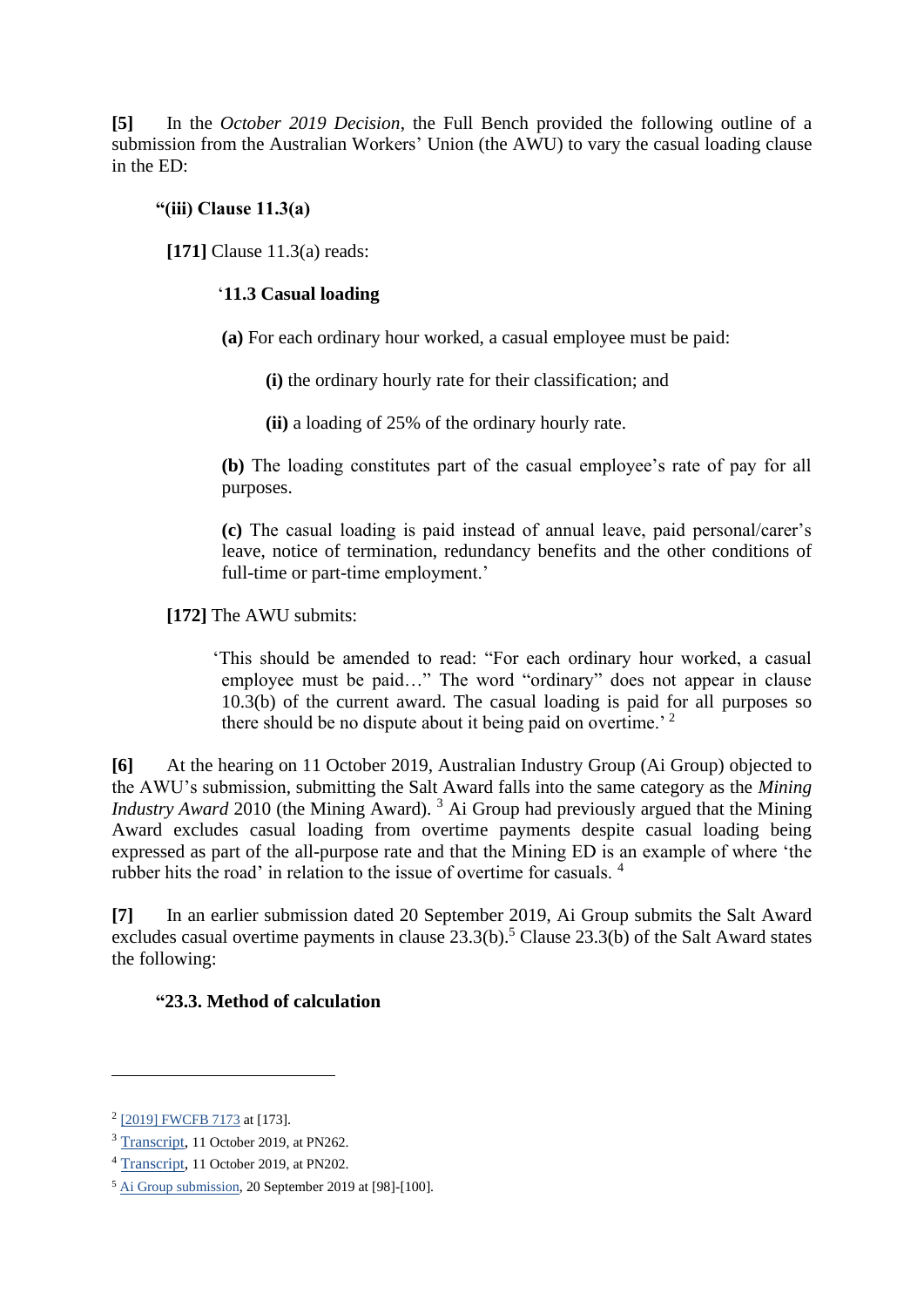- (a) When computing overtime payments, each day or shift worked will stand alone.
- (b) Any overtime payments are in substitution of any other loadings or penalty rates."

**[8]** As stated above, the Full Bench resolved to delay issuing a variation determination and listed the conference to discuss how to proceed.

### **3. AM2017/51—Overtime for casuals**

**[9]** A statement issued on 4 December 2017 by the Full Bench constituted to deal with the issue of overtime for casuals (AM2017/51) identified the Salt Award as ambiguous in relation to whether overtime is payable to casuals, when overtime commences and at what rate overtime is payable.<sup>6</sup>

**[10]** A subsequent statement issued on 14 October 2019 identified the Salt Award as the subject of discussion between the parties. Parties were directed to continue discussions and report back to **VP Hatcher at 9:00am on 26 November 2019**. 7

**[11]** The Full Bench expressed an expectation that, at the report back to VP Hatcher, parties would be in a position to identify either that there is an agreement as to the meaning and effect of the current casual overtime provisions or that there is a dispute about a specified issues. The Full Bench indicated that any disputed issue in an award will be added to the matters to be resolved at hearing before the Full Bench at 10:00am on 16 and 17 December 2019.8

**[12]** A number of submissions have been made on the Salt Award in the overtime for casuals matter. In a submission dated 11 July 2019, the AWU submits that, as clause 10.3(b) of the award states that casual loading forms part of the casual employee's all-purpose rate, the loading is included in overtime calculations on a compounding basis.<sup>9</sup> Clause 10.3(b) of the award provides the following:

"**(b)** For each hour worked, a casual employee will be paid no less than 1/38th of the minimum weekly rate of pay for their classification in clause 14— Minimum wages, plus a casual loading of 25%. The loading constitutes part of the casual employee's all-purpose rate."

**[13]** In a submission dated 5 July 2019, Australian Business Industrial and NSW Business Chamber (ABI) made a preliminary comment that casual loading is "all-purpose method" and noted there may be historic industry considerations behind the drafting They otherwise reserved their position.<sup>10</sup>

<sup>&</sup>lt;sup>6</sup> [\[2017\] FWCFB 6417](https://www.fwc.gov.au/documents/decisionssigned/html/2017fwcfb6417.htm) at Attachment A.

<sup>&</sup>lt;sup>7</sup> [\[2019\] FWCFB 7087](https://www.fwc.gov.au/documents/decisionssigned/html/2019fwc7087.htm) at [11] and Notice of Listing – [26 November 2019 –](https://www.fwc.gov.au/documents/sites/awardsmodernfouryr/nol-261119-am201751-amended.pdf) further amended, 21 November 2019.

<sup>8</sup> [\[2019\] FWCFB 7087](https://www.fwc.gov.au/documents/decisionssigned/html/2019fwc7087.htm) at [12].

<sup>9</sup> [AWU submission,](https://www.fwc.gov.au/documents/sites/awardsmodernfouryr/am201751-sub-awu-110719.pdf) 11 July 2019, at [65]-[66].

<sup>10</sup> [ABI and NSWBC submission,](https://www.fwc.gov.au/documents/sites/awardsmodernfouryr/am201741-sub-reply-abinswbc-050719.pdf) 5 July 2019, at Overtime for Casuals Summary Table at 63.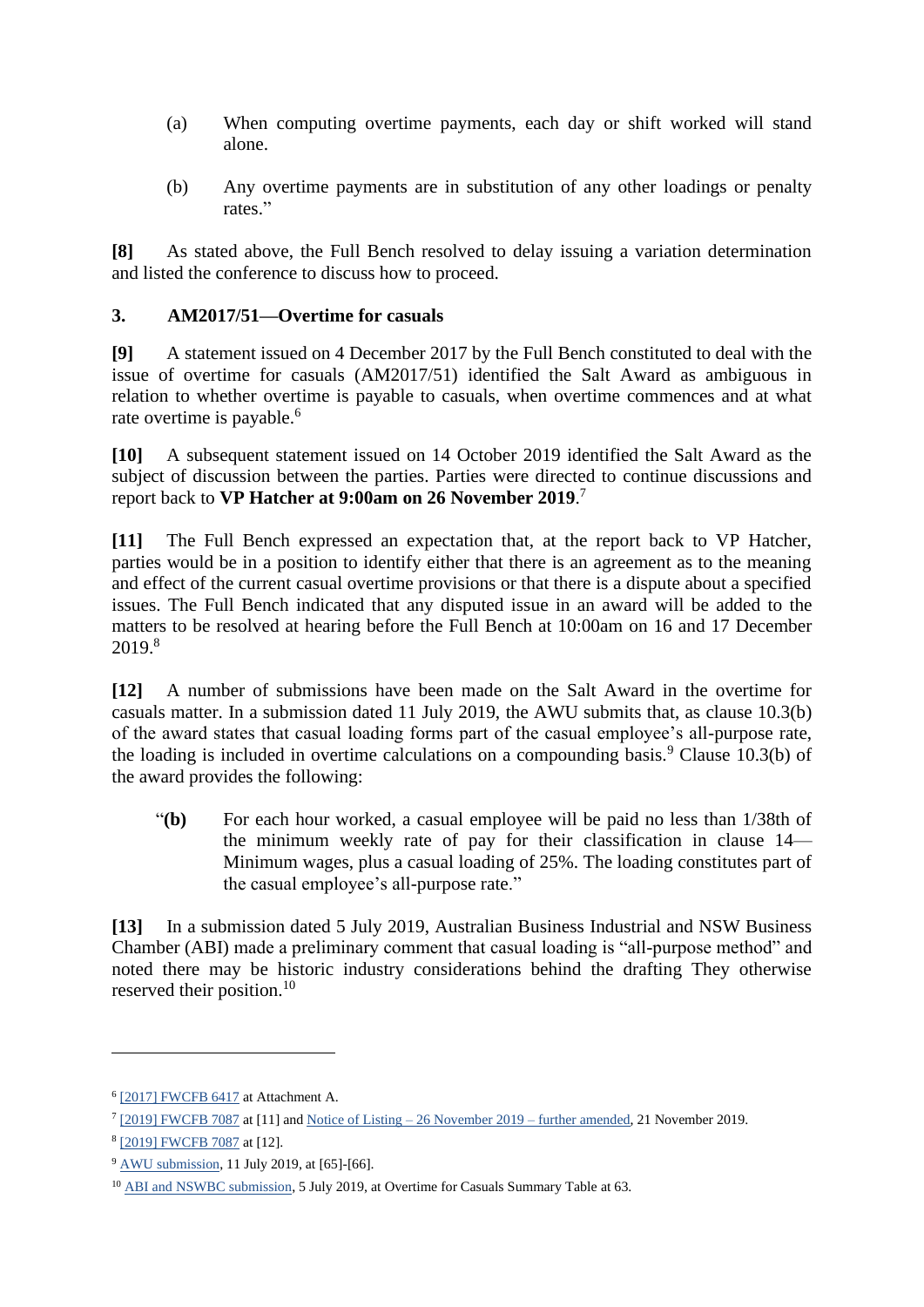**[14]** An Issues Paper published by the Commission on 5 February 2019 made the following observations:

- clause 10.3(b) provides that causal employees are paid a casual loading of 25%;
- this loading constitutes part of the casual employee's all-purpose rate; and
- clause 20.3 express overtime rates as 50% and 100% of the ordinary hourly base rate of pay.<sup>11</sup>

### **4. AM2014/88 – Award Stage Proceedings—Salt Industry Award 2010**

**[15]** During the award stage proceedings, ABI and NSWBC made a submission that the word 'loadings' in clause 14.4(b) of the ED (now clause 21.4) should not be deleted as casuals are not entitled to casual loading on overtime under this award.<sup>12</sup> Clause 21.4(b) of the ED and the equivalent award clause 23.3(b) have been reproduced in the comparison table of relevant provisions at Attachment A.

**[16]** The issue was subsequently referred to the Full Bench in AM2017/51. 13

<sup>11</sup> [Issues paper,](https://www.fwc.gov.au/documents/sites/awardsmodernfouryr/am201751-issues-paper-050219-.pdf) 5 February 2019 at 35.

<sup>12</sup> [ABI submission,](https://www.fwc.gov.au/documents/sites/awardsmodernfouryr/am201467-ors-sub-abinswbc-070717.pdf) 7 July 2017, at [31].

<sup>13</sup> [\[2018\] FWCFB 3802](https://www.fwc.gov.au/documents/decisionssigned/html/2018fwcfb3802.htm#P1845_127509) at [18].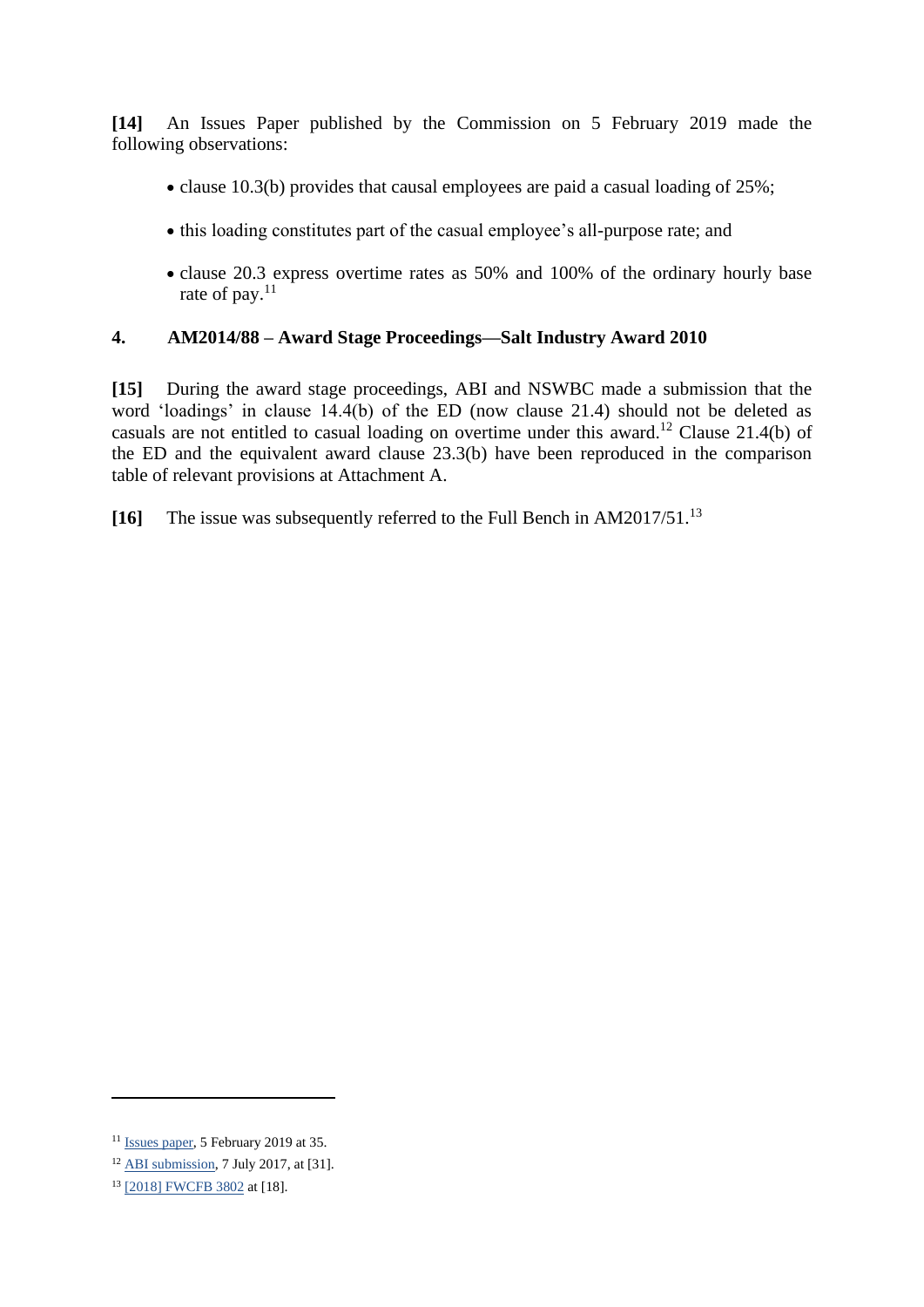| Salt Industry Award 2010 - current award                                                                                                                                                                                                                                                                                                                                                                                                                                          | <b>Salt Industry Award-Exposure Draft</b>                                                                                                                                                                                                                                                                                                                                                                                                                     |
|-----------------------------------------------------------------------------------------------------------------------------------------------------------------------------------------------------------------------------------------------------------------------------------------------------------------------------------------------------------------------------------------------------------------------------------------------------------------------------------|---------------------------------------------------------------------------------------------------------------------------------------------------------------------------------------------------------------------------------------------------------------------------------------------------------------------------------------------------------------------------------------------------------------------------------------------------------------|
| 10.3. Casual employment<br><br>(b) For each hour worked, a casual employee will be paid no less<br>than 1/38th of the minimum weekly rate of pay for their<br>classification in clause 14-Minimum wages, plus a casual<br>loading of 25%. The loading constitutes part of the casual<br>employee's all-purpose rate                                                                                                                                                               | 11.3. Casual Loading<br>For each ordinary hour worked, a casual employee must be<br>(a)<br>paid:<br>the ordinary hourly rate for their classification; and<br>(i)<br>(ii) a loading of 25% of the ordinary hourly rate.<br>The loading constitutes part of the casual employee's rate of<br>(b)<br>pay for all purposes.                                                                                                                                      |
| 23.1. Overtime payments - employees other than continuous<br>shiftworkers<br>(a) Except where provided otherwise in this clause, an employee<br>(other than a continuous shiftworker) will be paid the following<br>additional payments for all work done in addition to their<br>ordinary hours:<br>(i) 50% of the ordinary hourly base rate of pay for the first<br>two hours and 100% of ordinary hourly base rate of pay<br>thereafter, for overtime worked from Monday until | 21.2. Overtime payments - employees other than continuous<br>shiftworkers<br>(a) Except where provided otherwise in clause 21.2, an employee<br>(other than a continuous shiftworker) will be paid the following<br>rates for all work done in addition to their ordinary hours:<br>(i) 150% of the ordinary hourly rate for the first 2 hours and<br>200% of ordinary hourly base rate of pay thereafter, for<br>overtime worked from Monday until Saturday; |
| Saturday;<br>worked on a Sunday; and<br>(ii) 100% of the ordinary hourly base rate of pay for any<br>overtime worked on a Sunday; and<br>a public holiday.<br>(iii) 150% of the ordinary hourly base rate of pay for<br>overtime worked on a public holiday.                                                                                                                                                                                                                      | (ii) 200% of the ordinary hourly rate for any overtime<br>(iii) 250% of the ordinary hourly rate for overtime worked on                                                                                                                                                                                                                                                                                                                                       |

**Attachment A—Comparison Table**